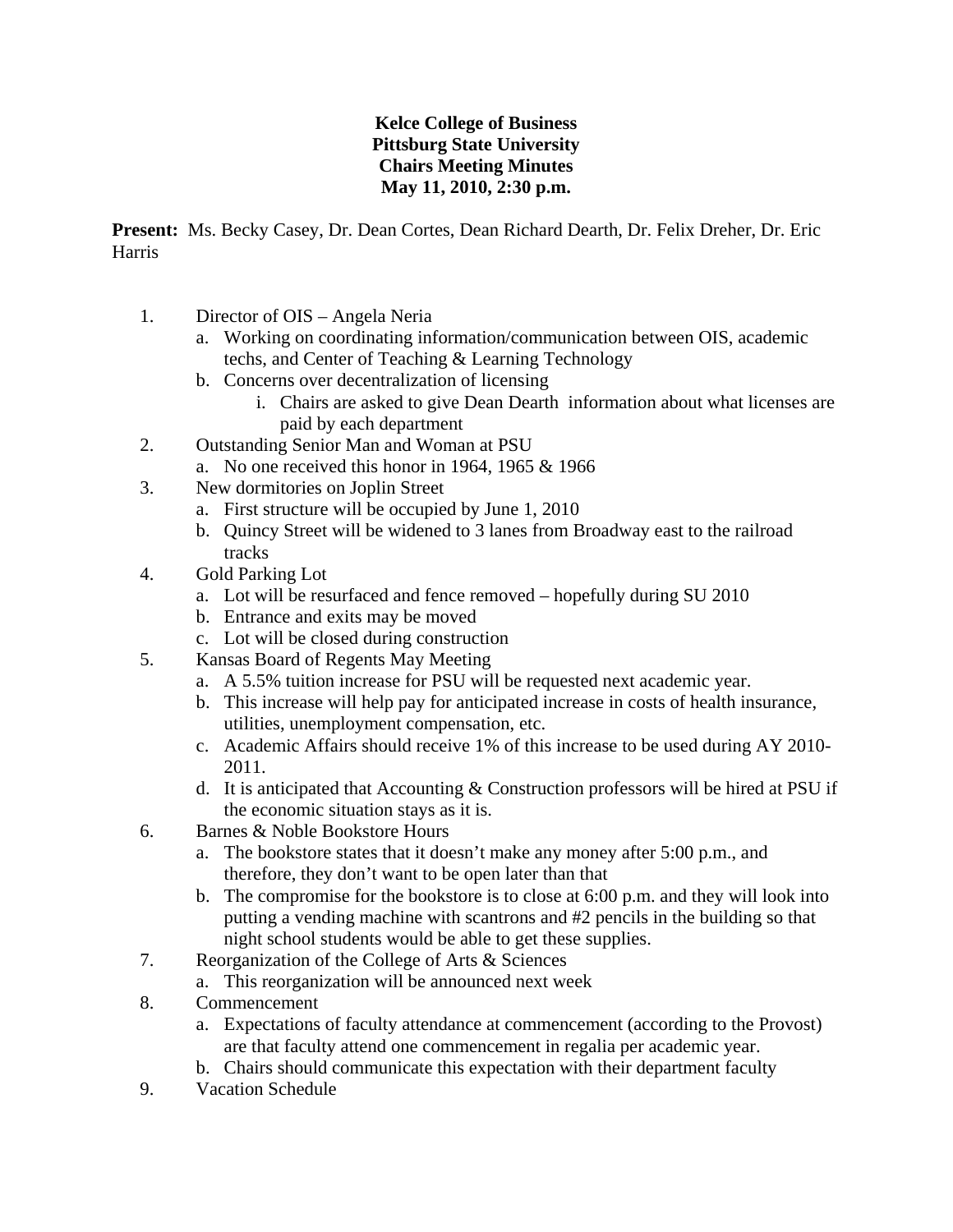- a. Chairs are asked to give Dean Dearth a list of days they will not be on campus this summer so that the Provost will have this information
- b. Dr. Harris will be the building representative while Dean Dearth is gone on vacation in May-June
- 10. Chairperson Administrator Performance Review Instruments
	- a. Performance Review Instruments for 2009 and Goals for next year are due from Chairs to Dean Dearth
	- b. Dean Dearth will give the Chairs a letter of review in July and will report progress to the Provost in August
- 11. The current Facilities Master Planning Committee Report was distributed
	- a. Architect for the Fine & Performing Arts Center will be selected soon
	- b. Architect for the Comprehensive Master Plan has been selected
	- c. Working on a plan to build on to the Student Center into the oval area
	- d. Apartments across from the Alumni Center have been purchased and will be demolished to make more parking areas
	- e. 2nd floor of Hartman Hall and the old Student Health Center both have extra space available for additional uses. There is uncertainty of how these spaces will be used.
- 12. "New Faculty Workshops Attended" by college for FY 2010 was distributed for Chairs to review
	- a. Dr. Olson is not happy with the turnout at these workshops for new faculty
	- b. New faculty will be highly encouraged to attend these workshops
- 13. Summary Information on 2009 Appraisal of Faculty was distributed for Chairs to review
	- a. If/when merit increases are re-implemented than some of the appraisals may change
- 14. Department Reports
	- a. Management and Marketing (Dr. Harris)
		- i. Sang Lee, new hire, has been in Pittsburg looking for housing
		- ii. Dr. Crouch is working on cleaning out his office
	- b. Economics
		- i. Taiwan Summer Program information has been distributed
		- ii. Internships are available for summer
	- c. CSIS none
	- d. Accounting none
- 15. Window installation
	- a. Order of proposed window installation:
		- i. Room 207 on May 17 should be a 1-2 day project
		- ii. East side of the building women's bathroom and north toward CSIS complex
		- iii. Management and Marketing offices
		- iv. Windows that face Broadway at the back of room 224
		- v. North side of building
		- vi. Windows should be installed by sometime during the first summer session
		- vii. Doors will be installed after the window installation is complete
- 16. Bathroom remodeling